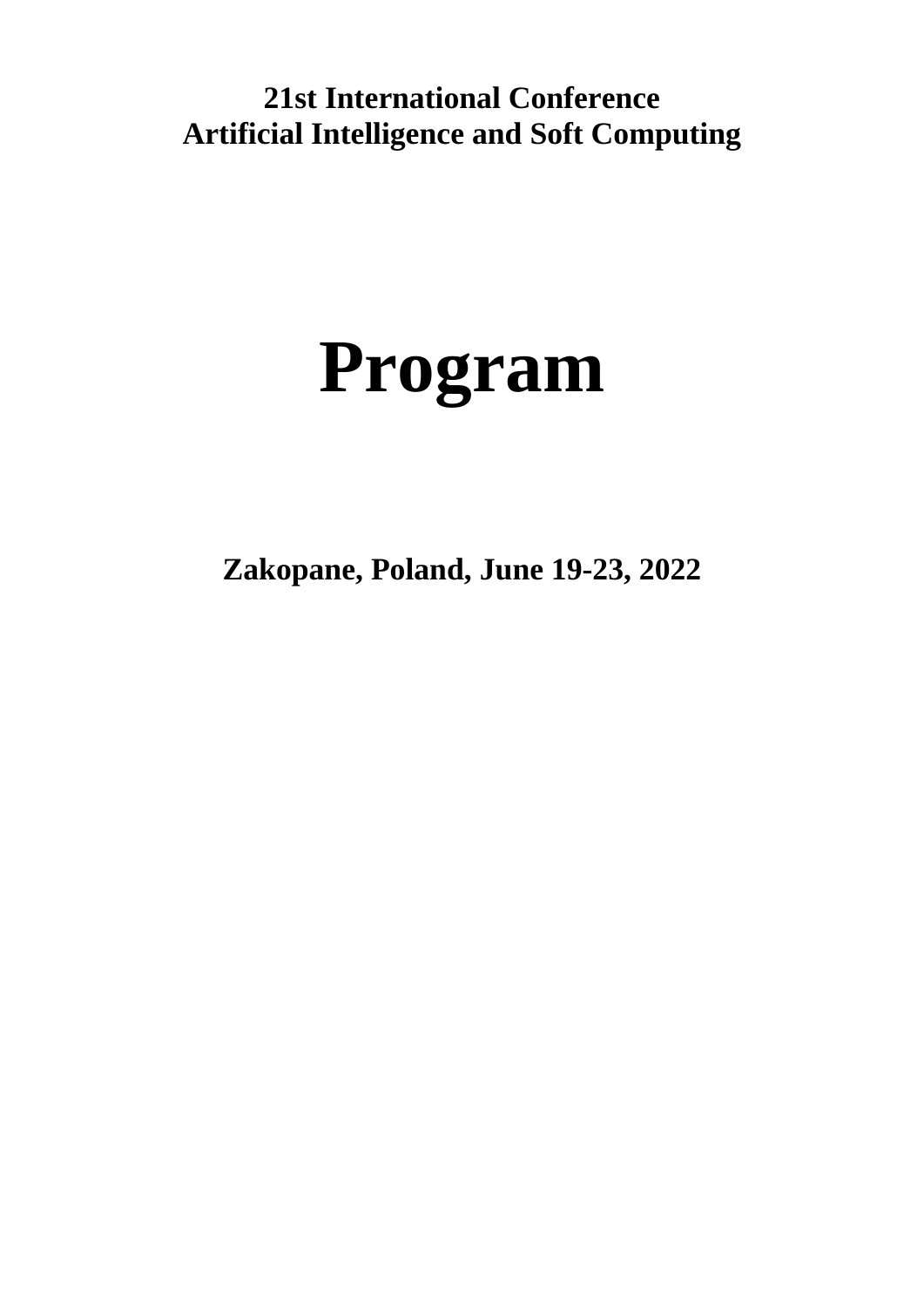## *Program at a glance*

| Sunday, June 19                   | Monday, June 20                                         | Tuesday, June 21                                        |
|-----------------------------------|---------------------------------------------------------|---------------------------------------------------------|
|                                   | 07:00-8:30                                              | 07:00-8:30                                              |
|                                   | Breakfast, Room: Zakopane                               | Breakfast, Room: Zakopane                               |
|                                   | $8:30 - 8:40$                                           | Invited Talks, Chair: Jacek Mańdziuk, Room: Tatry       |
|                                   | <b>Opening Ceremony, Room: Tatry</b>                    | $8:30 - 9:10$                                           |
|                                   | Invited Talks, Chair: Leszek Rutkowski, Room: Tatry     | Janusz Kacprzyk, Systems Research Institute             |
|                                   | $8:40 - 9:20$                                           | $9:10 - 9:50$                                           |
|                                   | Sanghamitra Bandyopadhyay, Indian Statistical Institute | Włodzisław Duch, Nicolaus Copernicus University         |
|                                   | $9:20 - 10:00$                                          | $9:50 - 10:10$                                          |
|                                   | Tingwen Huang, Texas A&M University                     | Coffee break                                            |
|                                   | 10:00 - 10:20                                           | Session 4 (Room: Tatry)                                 |
|                                   | Coffee break                                            | 10:10 - 11:25                                           |
|                                   | Invited Talk, Chair: Jacek Zurada                       | <b>Evolutionary Algorithms and Various Applications</b> |
|                                   | 10:20 - 11:00                                           | Session 5 (Room: Tatry)                                 |
|                                   | Ujjwal Maulik, Jadavpur University                      | 11:30 - 13:00                                           |
|                                   | 11:00 - 11:40                                           | Artificial Intelligence in Modeling and Simulation      |
|                                   | Roman Senkerik, Tomas Bata University in Zlin           | 13:00 - 14:30                                           |
|                                   | Session 1 (Room: Tatry)                                 | Lunch, Room: Zakopane                                   |
|                                   | $11:50 - 13:00$                                         | Invited Talk, Chair: Janusz Kacprzyk                    |
|                                   | Neural Networks and Their Applications 1                | 14:30 - 15:10                                           |
|                                   | 13:00 - 14:30                                           | Witold Pedrycz, University of Alberta, Canada           |
|                                   | Lunch, Room: Zakopane                                   | 15:10 - 15:40                                           |
|                                   | Session 2 (Room: Tatry)                                 | Adam Krzyzak, Concordia University, Canada              |
|                                   | 14:30 - 16:00                                           | 15:10 - 15:30                                           |
|                                   | Neural Networks and Their Applications 2                | Coffee break                                            |
|                                   | 16:00 - 16:20                                           | Session 6 (Room: Tatry)                                 |
|                                   | Coffee break                                            | 15:30 - 16:45                                           |
|                                   | Session 3 (Room: Tatry)                                 | <b>Neural Networks and Their Applications 3</b>         |
|                                   | 16:20-17:35                                             | Session 7 (Room: Rysy)                                  |
|                                   | Pattern Classification, Robotics and Control            | 16:50-18:05                                             |
|                                   |                                                         | Neural Networks and Their Applications 4                |
| 18:00                             | 18:00                                                   |                                                         |
| Welcome dinner,<br>Room: Zakopane | Social event, barbecue                                  | 18:30                                                   |

Social event (Banquet), Room: Tatry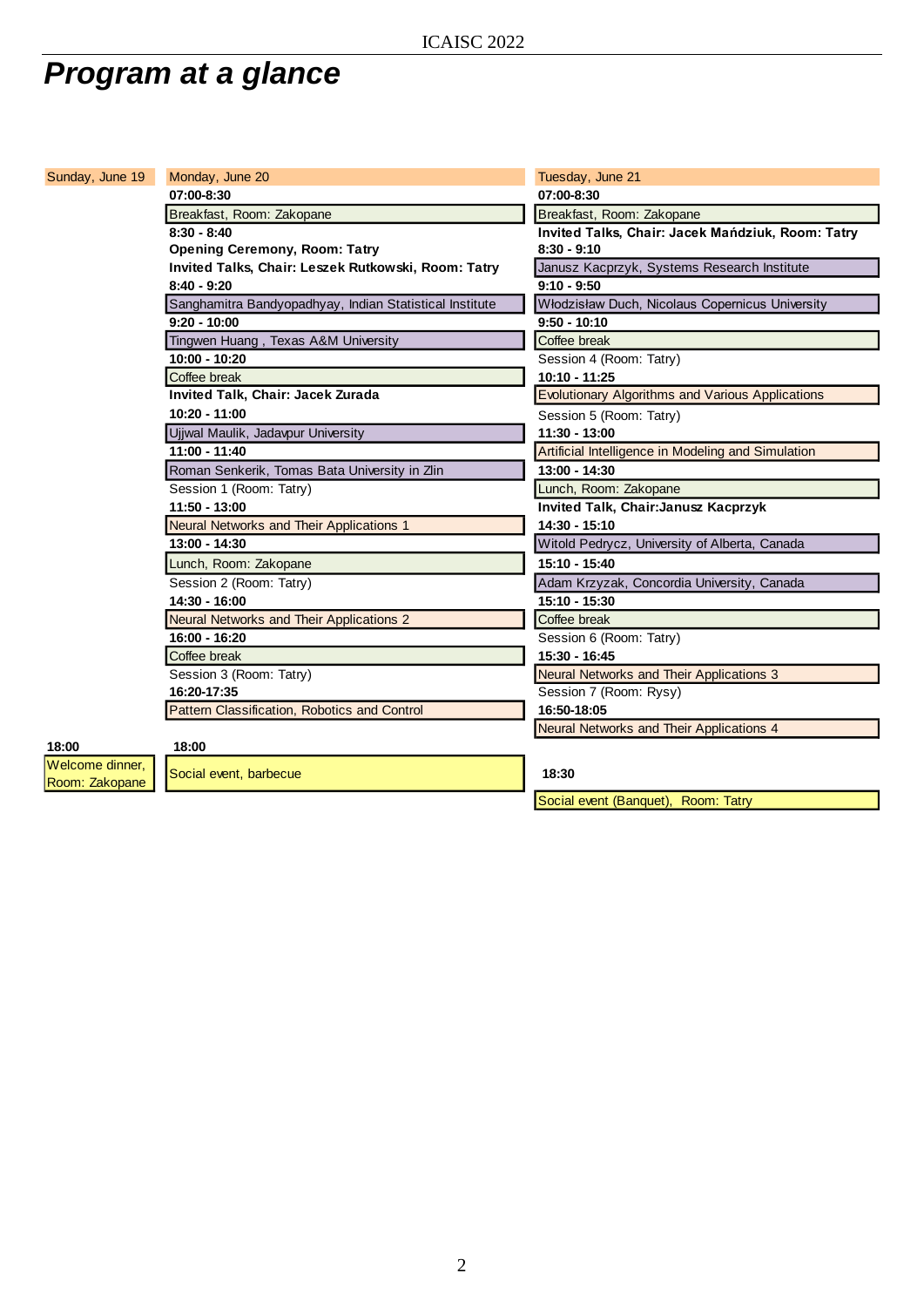| Wednesday, June 22                                    | Thursday, June 23         |  |  |  |
|-------------------------------------------------------|---------------------------|--|--|--|
| 07:00-8:30                                            | 07:00-11:00               |  |  |  |
| Breakfast, Room: Zakopane                             | Breakfast, Room: Zakopane |  |  |  |
| Invited Talks, Chair: Michał Woźniak, Room: Tatry     |                           |  |  |  |
| $8:30 - 9:10$                                         |                           |  |  |  |
| Nikola Kasabov, Auckland University of Technology     |                           |  |  |  |
| $9:10 - 9:50$                                         |                           |  |  |  |
| Rafal Angryk, Georgia State University                |                           |  |  |  |
| $9:50 - 10:10$                                        |                           |  |  |  |
| Coffee break                                          |                           |  |  |  |
| <b>Invited Talk, Chair: Rafał Scherer</b>             |                           |  |  |  |
| 10:10 - 10:50                                         |                           |  |  |  |
| Christian Napoli, Sapienza University of Rome         |                           |  |  |  |
| Session 8 (Room: Tatry)                               |                           |  |  |  |
| 11:00 - 13:00                                         |                           |  |  |  |
| <b>Various Problems of Artificial Intelligence</b>    |                           |  |  |  |
| 13:00 - 14:30                                         |                           |  |  |  |
| Lunch, Room: Zakopane                                 |                           |  |  |  |
| Session 9 (Room: Tatry)                               |                           |  |  |  |
| 14:30 - 15:45                                         |                           |  |  |  |
| <b>Data Mining</b>                                    |                           |  |  |  |
| 15:45 - 16:05                                         |                           |  |  |  |
| <b>Coffee break</b>                                   |                           |  |  |  |
| Session 10 (Room: Tatry)                              |                           |  |  |  |
| 16:05-17:35                                           |                           |  |  |  |
| <b>Evolutionary Algorithms and Their Applications</b> |                           |  |  |  |

**18:00**

Farewell Dinner, Room: Zakopane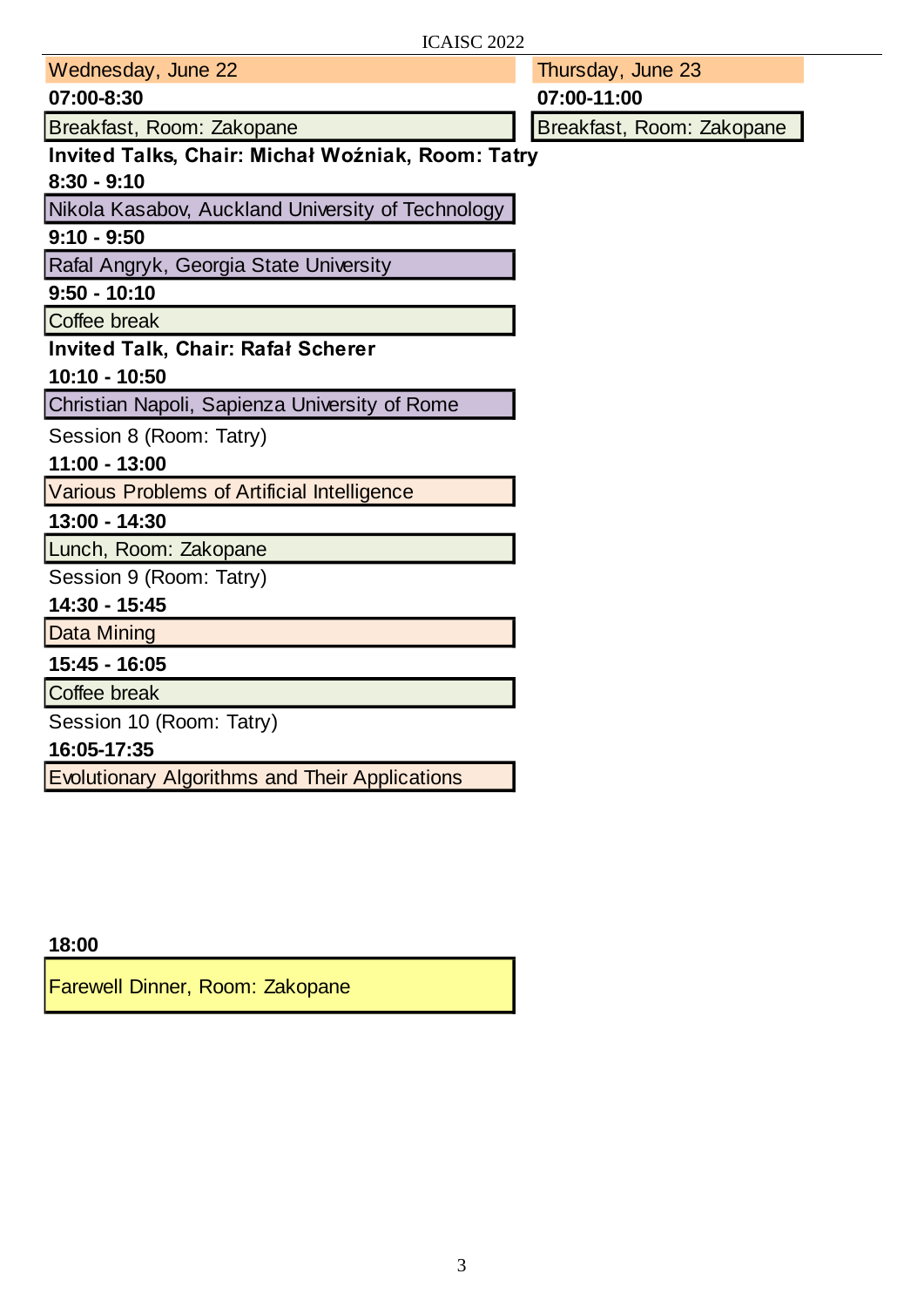## *Detailed Program*

## *Sunday, June 19*

| 18:00                |  |
|----------------------|--|
| <b>Welcome party</b> |  |
| Room: Zakopane       |  |

## *Monday, June 20*

**07:00-8:30**

Breakfast, Room: Zakopane

**8:30 - 8:40**

**Opening Ceremony, Room: Tatry**

#### **Invited Talks, Chair: Leszek Rutkowski, Room: Tatry**

**8:40 - 9:20** 

Sanghamitra Bandyopadhyay, Indian Statistical Institute, "Multiobjective Optimization and Multimodality: Algorithms and Applications"

**9:20 - 10:00** 

Tingwen Huang , Texas A&M University, "Efficient Computational Approaches and Applications to Some Optimization Problems in Smart Grid"

**10:00 - 10:20**

Coffee break

**Invited Talk, Chair: Jacek Zurada**

**10:20 - 11:00**

Ujjwal Maulik, Jadavpur University, "AI and Data Science: Path Traversed and Ahead"

**11:00 - 11:40**

Roman Senkerik, Tomas Bata University in Zlin, "Recent Trends in Evolutionary Computation: From good practices in bench-marking to explainable AI"

Session 1 (Room: Tatry)

#### **11:50 - 13:00**

Session 1: Neural Networks and Their Applications 1

Date/Time: 11:50 - 13:00, Mon., June 20, 2022

Room: Tatry, Oral session, Chair: Dawid Połap

Stacked ensemble of convolutional neural networks for follicles detection on scalp images *Dymitr Ruta, Ling Cen, Andrzej Ruta, Quang Hieu Vu*

Semantically consistent sim-to-real image translation with neural networks *Solt Skribanek, Márton Szemenyei, Róbert Moni*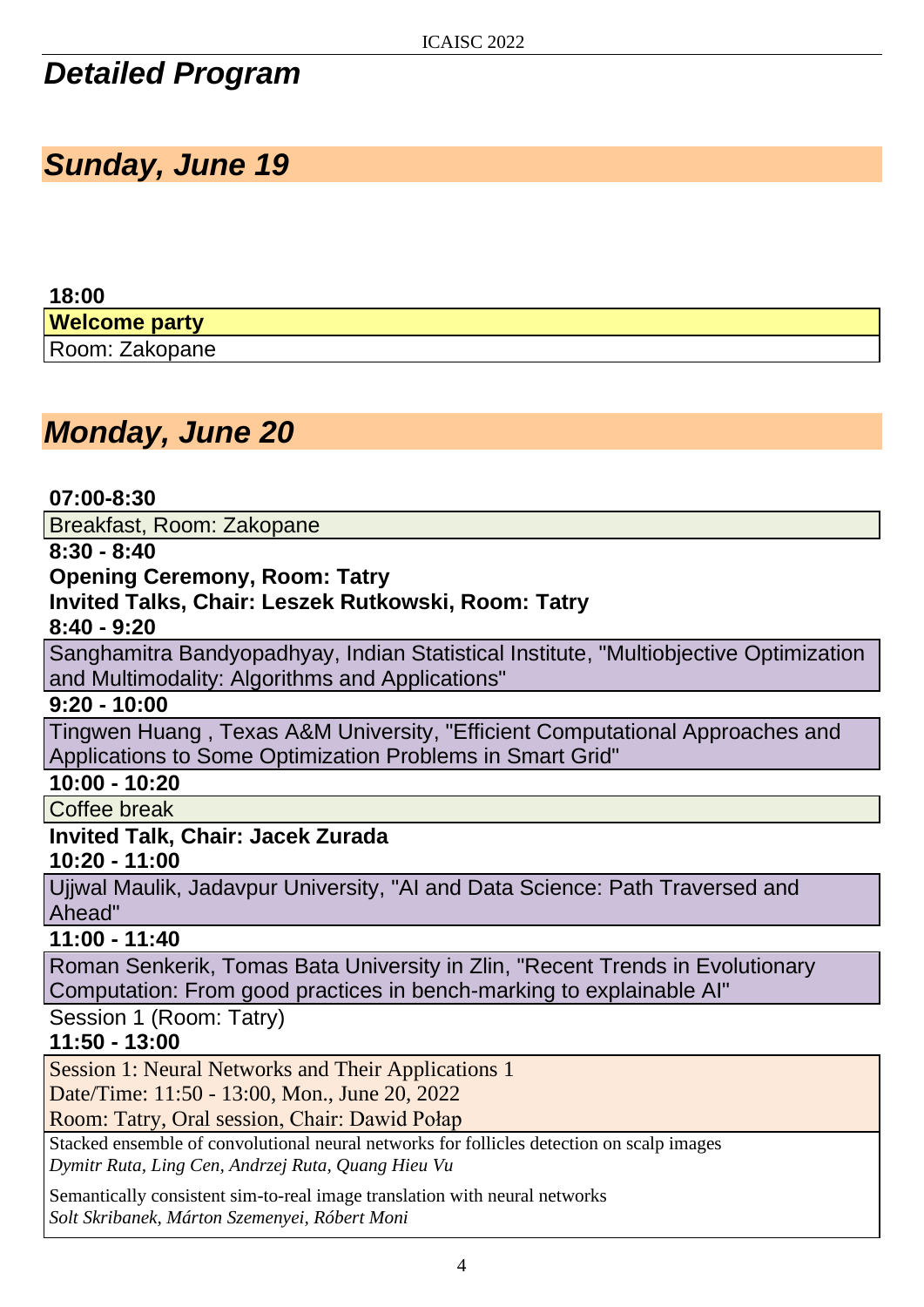Analysis and detection of DDoS Backscatter using NetFlow data, hyperband-optimised Deep Learning and explainability techniques

*Marek Pawlicki, Martin Zadnik, Rafał Kozik, Michał Choraś*

Human-AI-Collaboration to increase the perception of VR *Antoni Jaszcz, Katarzyna Prokop, Dawid Połap, Gautam Srivastava, Jerry Chun-Wei Lin*

Multi-objective Bayesian Optimization for Neural Architecture Search *Petra Vidnerová, Jan Kalina*

#### **13:00 - 14:30**

Lunch, Room: Zakopane

Session 2 (Room: Tatry)

#### **14:30 - 16:00**

Session 2: Computer Vision, Image and Speech Analysis Date/Time: 14:30 - 16:00, Mon., June 20, 2022 Room: Tatry, Oral session, Chair: Julian Szymanski

Text Line Segmentation in Historical Newspapers *Ladislav Lenc, Jiří Martínek, Pavel Král*

Unsupervised Pose Estimation by means of an innovative Vision Transformer *Nicolo' Brandizzi, Andrea Fanti, Roberto Gallotta, Samuele Russo, Luca Iocchi, Daniele Nardi, Christian Napoli*

Author Attribution of Literary Texts in Polish by the Sequence Averaging *Tomasz Walkowiak*

BIM-based Approach to House Renovation Projects Assessment *Barbara Strug, Grażyna Ślusarczyk*

Improving Solar Flare Prediction by Time Series Outlier Detection *Junzhi Wen, Reazul Islam, Azim Ahmadzadeh, Angryk Rafal*

Short Texts Representations for Legal Domain Classification *Julian Szymanski, Rafał Scherer, Andrzej Sobecki, Kajetan Komar-Komarowski, Paweł Drozda, Tomasz Zymkowski, Konrad Szałapak*

#### **16:00 - 16:20**

Coffee break

Session 3 (Room: Tatry)

#### **16:20-17:35**

Session 3: Pattern Classification Date/Time: 16:20-17:35, Mon., June 20, 2022

Room: Tatry, Oral session, Chair: Wojciech Rafajłowicz

Employing Convolutional Neural Networks for Continual Learning *Marcin Jasiński, Michał Woźniak*

On a Combination of Clustering Methods and Isolation Forest *Michał Koziara, Paweł Karczmarek*

Learning Functional Descriptors Based on the Bernstein Polynomials - Preliminary Studies *Wojciech Rafajłowicz, Ewaryst Rafajłowicz, Jędrzej Więckowski*

Spectroscopy-Based Prediction of In Vitro Dissolution Profile Using Random Decision Forests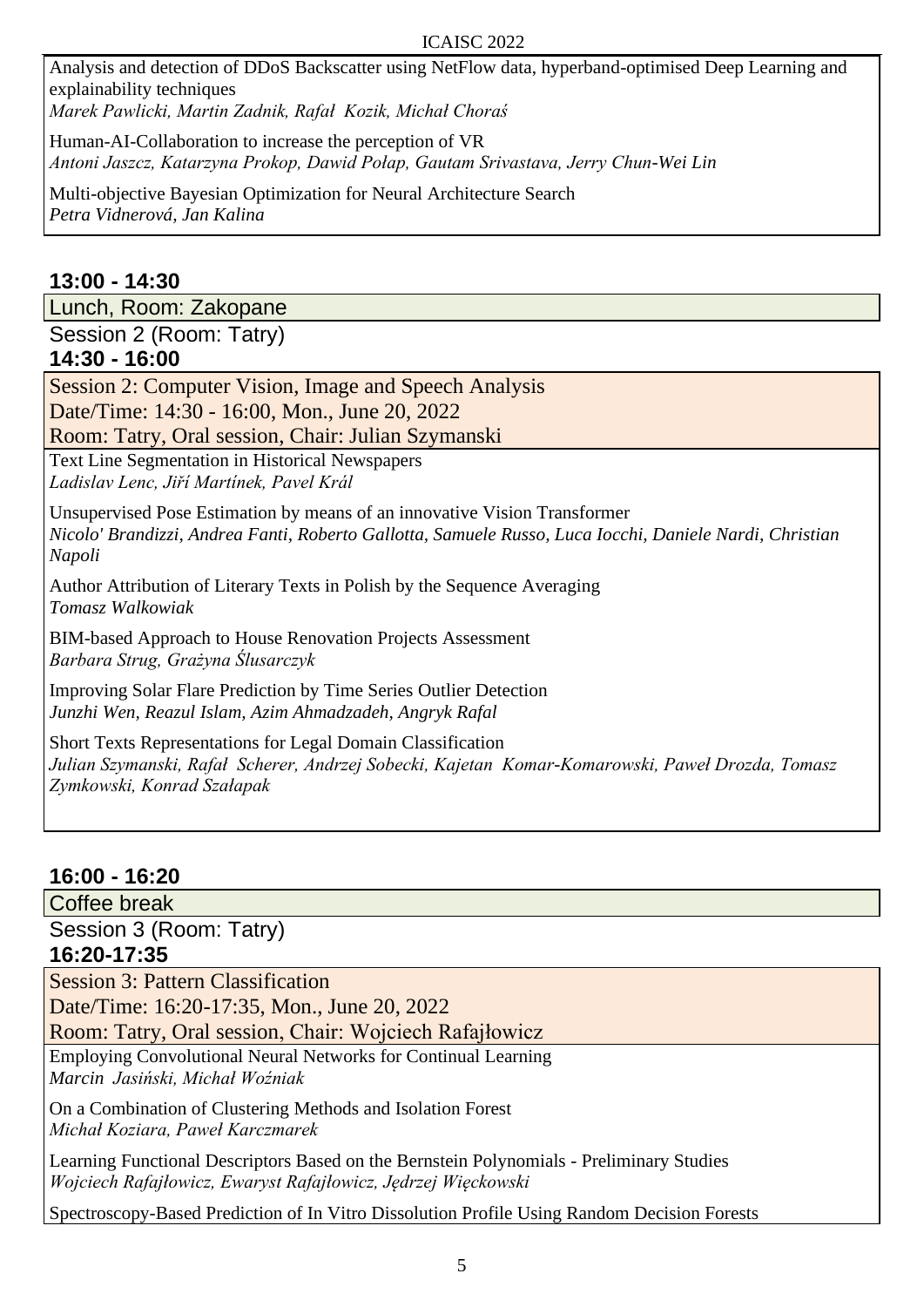*Mohamed Azouz Mrad, Kristóf Csorba, Dorián László Galata, Zsombor Kristóf Nagy, Brigitta Nagy*

Optimization of Parameterized Behavior Trees in RTS Games *Tomasz Machalewski, Mariusz Marek, Adrian Ochmann*

#### **18:00**

Social event, barbecue, venue: Zakopane and terrace, level -1

## *Tuesday, June 21*

**07:00-8:30**

Breakfast, Room: Zakopane

#### **Invited Talks, Chair: Jacek Mańdziuk, Room: Tatry**

#### **8:30 - 9:10**

Janusz Kacprzyk, Systems Research Institute, "AI-assisted/enabled decision making, decision aid and decision support for solving complex problems"

#### **9:10 - 9:50**

Włodzisław Duch, Nicolaus Copernicus University, "New developments in EEG analysis for diagnosis, biofeedback and brain-computer interfaces"

**9:50 - 10:10**

Coffee break

Session 4 (Room: Tatry)

#### **10:10 - 11:25**

Session 4: Evolutionary Algorithms and Various Applications

Date/Time: 10:10 - 11:25, Tue., June 21, 2022

Room: Tatry, Oral session, Chair: Piotr Duda

LQ-R-SHADE: R-SHADE with quadratic surrogate model *Mateusz Zaborski, Jacek Mańdziuk*

Evolutionary Approach to Melodic Line Harmonization *Jan Mycka, Adam Żychowski, Jacek Mańdziuk*

Using Answer Set Programming to Improve Sensor Network Lifetime *Artur Mikitiuk, Krzysztof Trojanowski, Jakub Grzeszczak*

An Application of Information Granules to Detect Anomalies in COVID-19 Reports *Adam Kiersztyn, Krystyna Kiersztyn, Rafał Łopucki, Patrycja Jędrzejewska-Rzezak*

Session 5 (Room: Tatry) **11:30 - 13:00**

Session 5: Artificial Intelligence in Modeling and Simulation Date/Time: 11:30 - 13:00, Tue., June 21, 2022 Room: Tatry, Oral session, Chair: Marcin Wozniak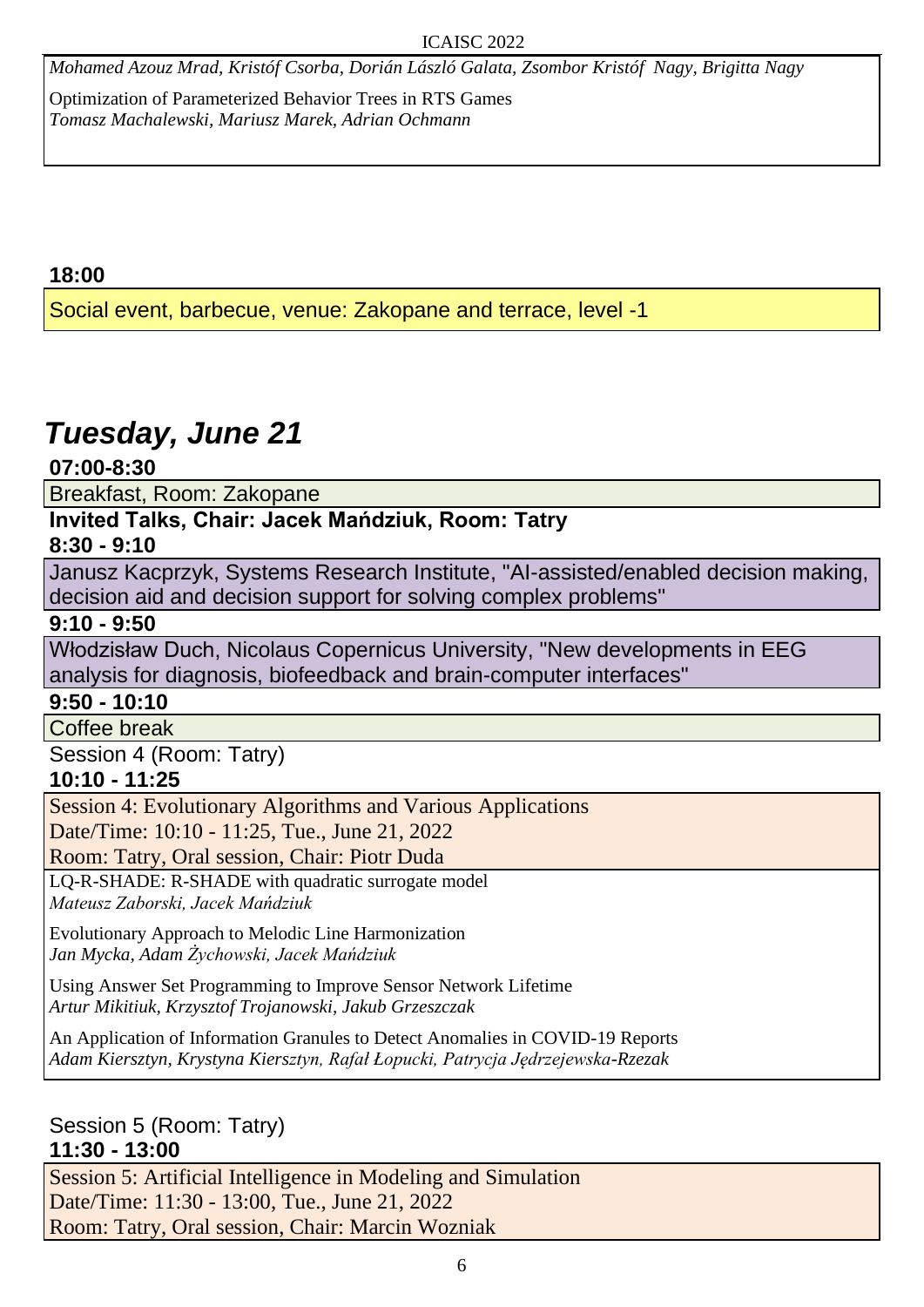Algorithm for solving optimal placement of routers in mines *Alan Popiel, Marcin Wozniak*

BiLSTM deep learning model for heart problems detection *Jakub Silka, Michal Wieczorek, Martyna Kobielnik, Marcin Woźniak*

Multiscale Multifractal Detrended Analysis of Speculative Attacks Dynamics in Cryptocurrencies *David Alaminos, M. Belén Salas*

A Heuristic Repair Algorithm for the Hospitals/Residents problem with Ties *Son Thanh Cao , Le Quoc Anh, Hoang Huu Viet*

Similarity Fuzzy Semantic Networks and Inference. An application to analysis of radical discourse in Twitter *Juan Luis Castro, Manuel Francisco*

An Improved Structure-Based Partial Solution Search for the Examination Timetabling Problem *Christopher Rajah, Nelishia Pillay*

#### **13:00 - 14:30**

Lunch, Room: Zakopane

#### **Invited Talk, Chair: Janusz Kacprzyk 14:30 - 15:10**

Witold Pedrycz, University of Alberta, Canada, "Federated Learning, Knowledge Transfer, and Knowledge Distillation: Towards Green and Granular Machine Learning"

#### **15:10 - 15:40**

Adam Krzyzak, Concordia University, Canada, "On the rate of convergence of image classifiers based on deep convolutional neural networks"

#### **15:10 - 15:30**

Coffee break

Session 6 (Room: Tatry)

#### **15:30 - 16:45**

Session 6: Neural Networks and Their Applications 3 Date/Time: 15:30 - 16:45, Tue., June 21, 2022

Room: Tatry, Oral session, Chair: Mateusz Modrzejewski

An Empirical Study of Adversarial Domain Adaptation on Time Series Data *Sarah Hundschell, Manuel Weber, Peter Mandl*

Multilayer Perceptrons with Banach-like Perceptrons Based on Semi-Inner Products – About Approximation **Completeness** 

*Thomas Villmann, Alexander Engelsberger*

Transfer Learning with Deep Neural Embeddings for Music Classification Tasks *Mateusz Modrzejewski, Piotr Szachewicz, Przemysław Rokita*

ARIMA for Short-Term and LSTM for Long-Term in Daily Bitcoin Price Prediction *Tran Kim Taoi, Roman Senkerik, Ivan Zelinka, Adam Ulrich, Vo Thi Xuan Hanh, Vo Minh Huan*

Synthetic slowness shear well-logs prediction using supervised machine learning models *Hugo Tamoto, Rodrigo Contreras, Francisco Santos, Monique Viana, Rafael Gioria, Cleyton Carneiro*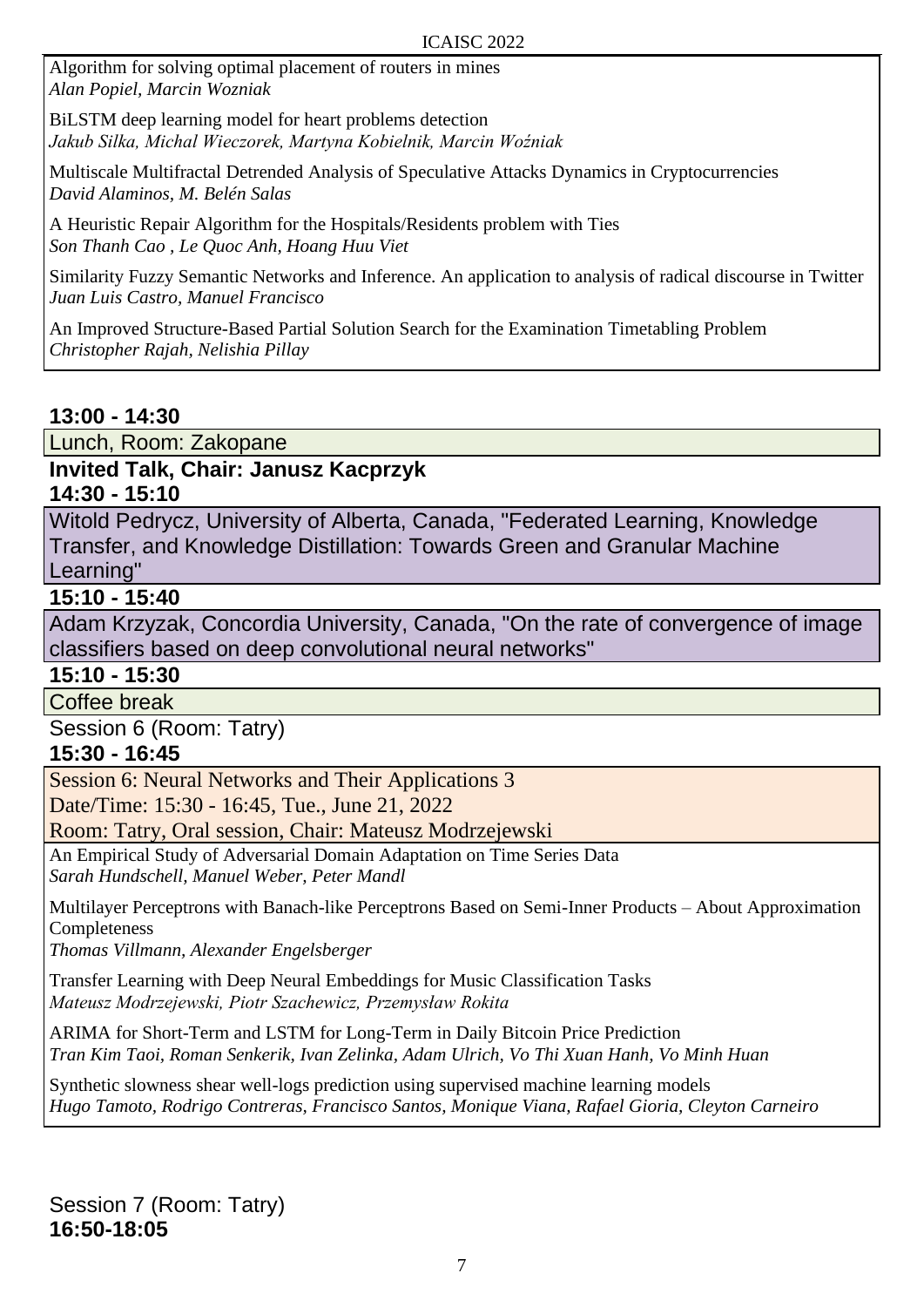Session 7: Neural Networks and Their Applications 4 Date/Time: 16:50-18:05, Tue., June 21, 2022

Room: Rysy, Oral session, Chair: Bartosz Kowalczyk

Portfolio Transformer for Attention-Based Asset Allocation *Damian Kisiel, Denise Gorse*

Training subjective perception biased images of vehicle ambient lights with deep belief networks using backpropagation- and enforcing-rules supervised *Gregor Braun, Michel Brokamp, Christina Klüver*

Human Activity Recognition for Online Examination Environment using CNN *Ramu S, Ram Mohana Reddy Guddeti, Biju R Mohan*

Assessment of Semi-Supervised approaches applied to Convolutional Neural Networks *Cristiano N. O. Bassani, Priscila T. M. Saito, Pedro H. Bugatti*

Prediction of Protein Molecular Functions Using Transformers *Felipe Lopes de Mello, Gabriel Bianchin de Oliveira, Helio Pedrini, Zanoni Dias*

#### **18:30**

Social event (Banquet), Room: Tatry

## *Wednesday, June 22*

#### **07:00-8:30**

Breakfast, Room: Zakopane

#### **Invited Talks, Chair: Michał Woźniak, Room: Tatry**

#### **8:30 - 9:10**

Nikola Kasabov, Auckland University of Technology, "Deep Learning, Deep Knowledge Representation and Knowledge Transfer with Brain-Inspired Neural Network Architectures"

#### **9:10 - 9:50**

Rafal Angryk, Georgia State University, "Machine Learning Opportunities in Heliophysics: Big Picture with Some Examples"

#### **9:50 - 10:10**

Coffee break

## **Invited Talk, Chair: Rafał Scherer**

**10:10 - 10:50**

Christian Napoli, Sapienza University of Rome, "Human-Centered Artificial Intelligence & Ambient Assisted Living: actual challenges and future perspectives in Europe"

Session 8 (Room: Tatry)

#### **11:00 - 13:00**

Session 8: Various Problems of Artificial Intelligence

Date/Time: 11:00 - 13:00, Wed., June 22, 2022

Room: Tatry, Oral session, Chair: Janusz Starczewski

RGB-D SLAM with Deep Depth Completion

*Ali Osman Serhatoglu, Oguzhan Guclu, Ahmet Burak Can*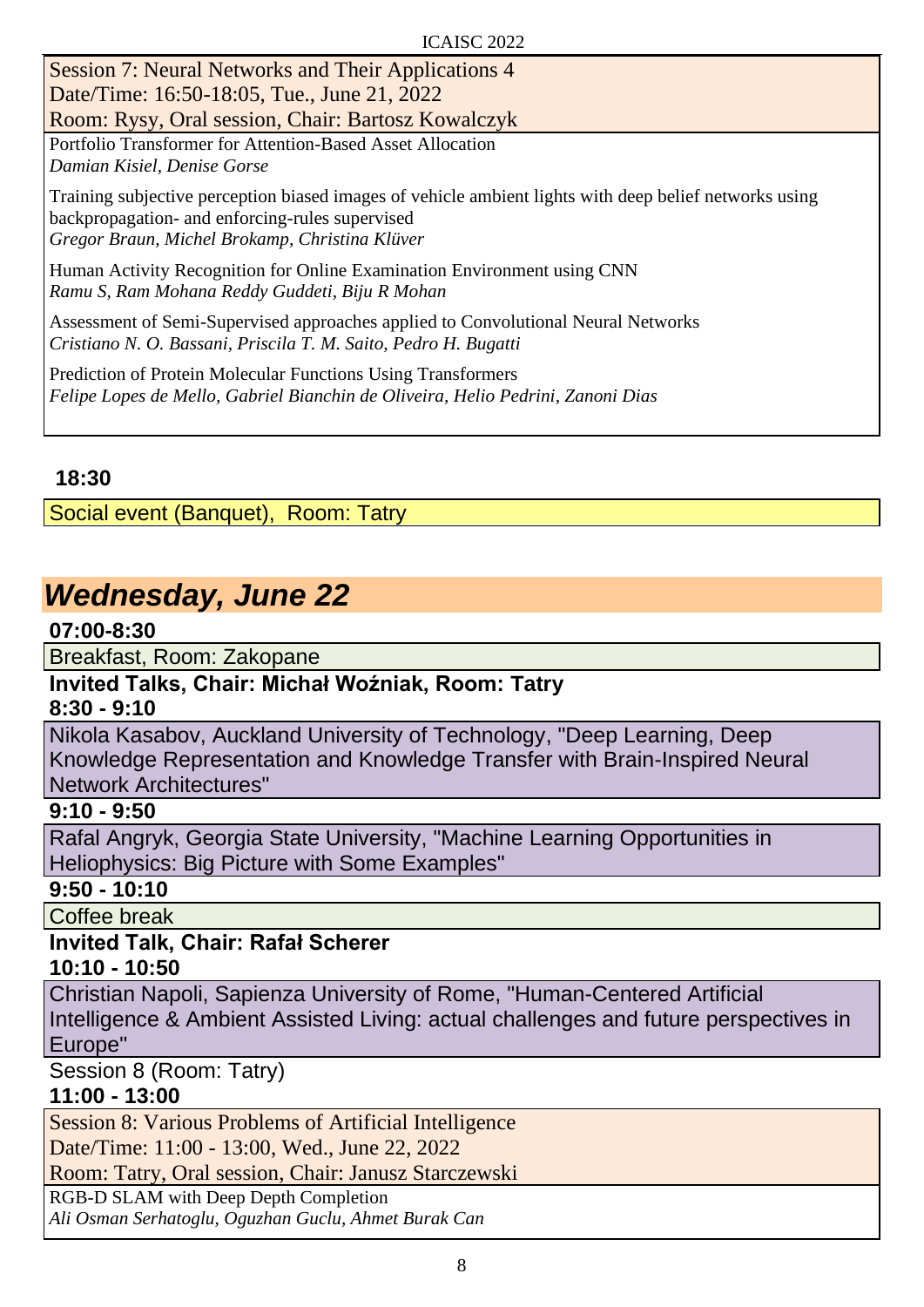#### ICAISC 2022

Bi-Space Search: Optimizing the Hybridization of Search Spaces in Solving the One Dimensional Bin Packing Problem

*Derrick Beckedahl, Nelishia Pillay*

Tourism Stock Prices, Systemic Risk and Tourism Growth: A Kalman Filter with Prior Update DSGE-VAR Model

*David Alaminos, M. Belén Salas*

Validation of Labelling Algorithms for Abstract Argumentation Frameworks: The Case of Listing Stable Extensions

*Samer Nofal, Amani Abu Jabal, Abdullah Alfarrarjeh, Ismail Hababeh*

An efficient algorithm to find a maximum weakly stable matching for SPA-ST problem *Nguyen Thi Uyen, Tran Xuan Sang*

Buggy Pinball: A Novel Single-point Meta-heuristic for Global Continuous Optimization *Vasileios Lymperakis, Athanasios Aris Panagopoulos*

Explaining Machine Learning Predictions In Botnet Detection *Sean Miller, Curtis Busby-Earle*

Assessing the Sentiment of Book Characteristics Using Machine Learning NLP Models *Paweł Drozda, Krzysztof Sopyła*

#### Poster Session (Room: Giewont) **11:00 - 12:00**

Poster Session: Various Problems of Artificial Intelligence Date/Time: 11:00 - 12:00, Tue., June 22, 2022 Room: Giewont

A fast learning algorithm for the multilayer neural network *Jarosław Bilski, Bartosz Kowalczyk*

A new computational approach to the Levenberg-Marquardt learning algorithm *Jarosław Bilski, Bartosz Kowalczyk, Jacek Smoląg*

Convergence of RBF Networks Regression Function Estimates and Classifiers *Adam Krzyżak, Tomasz Gałkowski, Marian Partyka*

Edge Detection-Based Full-Disc Solar Image Hashing *Rafał Grycuk, Patryk Najgebauer, Rafał Scherer* 

Hand gesture recognition for medical purposes using CNN *Robert Cierniak, Jakub Sosnowski, Piotr Woldan, Piotr Pluta*

Dynamic signature verification using selected regions *Marcin Zalasiński, Krzysztof Cpałka, Piotr Duda*

A multi-population-based algorithm with different ways of subpopulations cooperation *Krystian Łapa, Leszek Rutkowski, Krzysztof Cpałka*

Autoencoder neural network for detecting non-human web traffic *Gabryel Marcin*

A New Approach to Statistical Iterative Reconstruction Algorithm for a CT Scanner with Flying Focal Spot Using a Rebinning method *Piotr Pluta, Robert Cierniak*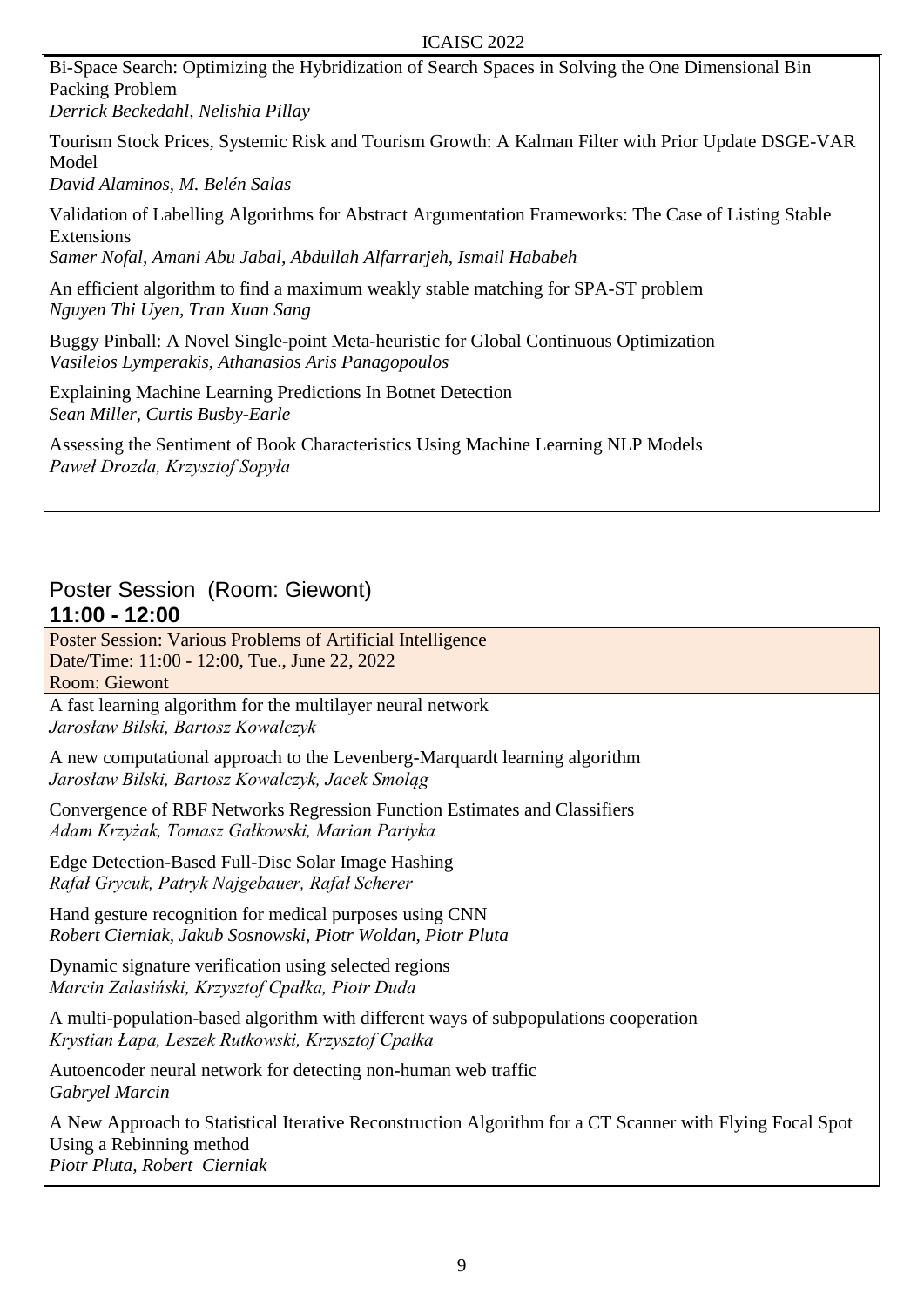#### **13:00 - 14:30**

Lunch, Room: Zakopane

Session 9 (Room: Tatry)

#### **14:30 - 15:45**

Session 9: Data Mining Date/Time: 14:30 - 15:45, Wed., June 22, 2022

Room: Tatry, Oral session, Chair: Krystian Łapa

A streaming approach to the Core Vector Machine *Moritz Heusinger, Frank-Michael Schleif*

Identifying Cannabis Use Risk through Social Media Based on Deep Learning Methods *Doaa Ibrahim, Diana Inkpen, Hussein Al Osman*

K-Medoids-Surv: A patients risk stratification algorithm considering censored data *George Marinos, Chrysostomos Simvoulidis, Dimosthenis Kyriazis*

A Benchmark of Process Drift Detection Tools: Experimental Protocol and Statistical Analysis *Caio Raduy, Denise M. V. Sato, Eduardo A. Franciscon, Edson E. Scalabrin*

#### **15:45 - 16:05**

Coffee break

Session 10 (Room: Tatry)

#### **16:05-17:35**

Session 10: Evolutionary Algorithms and Applications

Date/Time: 16:05-17:35, Wed., June 22, 2022

Room: Tatry, Oral session, Chair: Krystian Łapa

Automated Design of Dynamic Heuristic Set Selection for Cross-Domain Selection Hyper-Heuristics *Ahmed Hassan, Nelishia Pillay*

Using Automatic Programming to Improve Gradient Boosting for Classification *Roland Olsson, Shubodha Acharya*

A Comparative Study of Genetic Programming Variants *Cry Kuranga, Nelishia Pillay*

An expert system to detect and classify CNS disorders based on eye test data using SVM and Nature-Inspired Algorithms

*Anuradha Ariyaratne, Upeksha Samarasinghe*

Overload Monitoring System Using Sound Analysis for Electrical Machines *Nguyen Cong-Phuong, Nguyen Tuan Ninh*

CamCarv- Expose the source Camera at the rear of seam insertion *Muhammad Irshad, K.H. Loo, Ngai-Fong Law*

Forced Movement Extensions of the Particle Swarm Optimizers with Inertia Weight *Krzysztof Wójcik*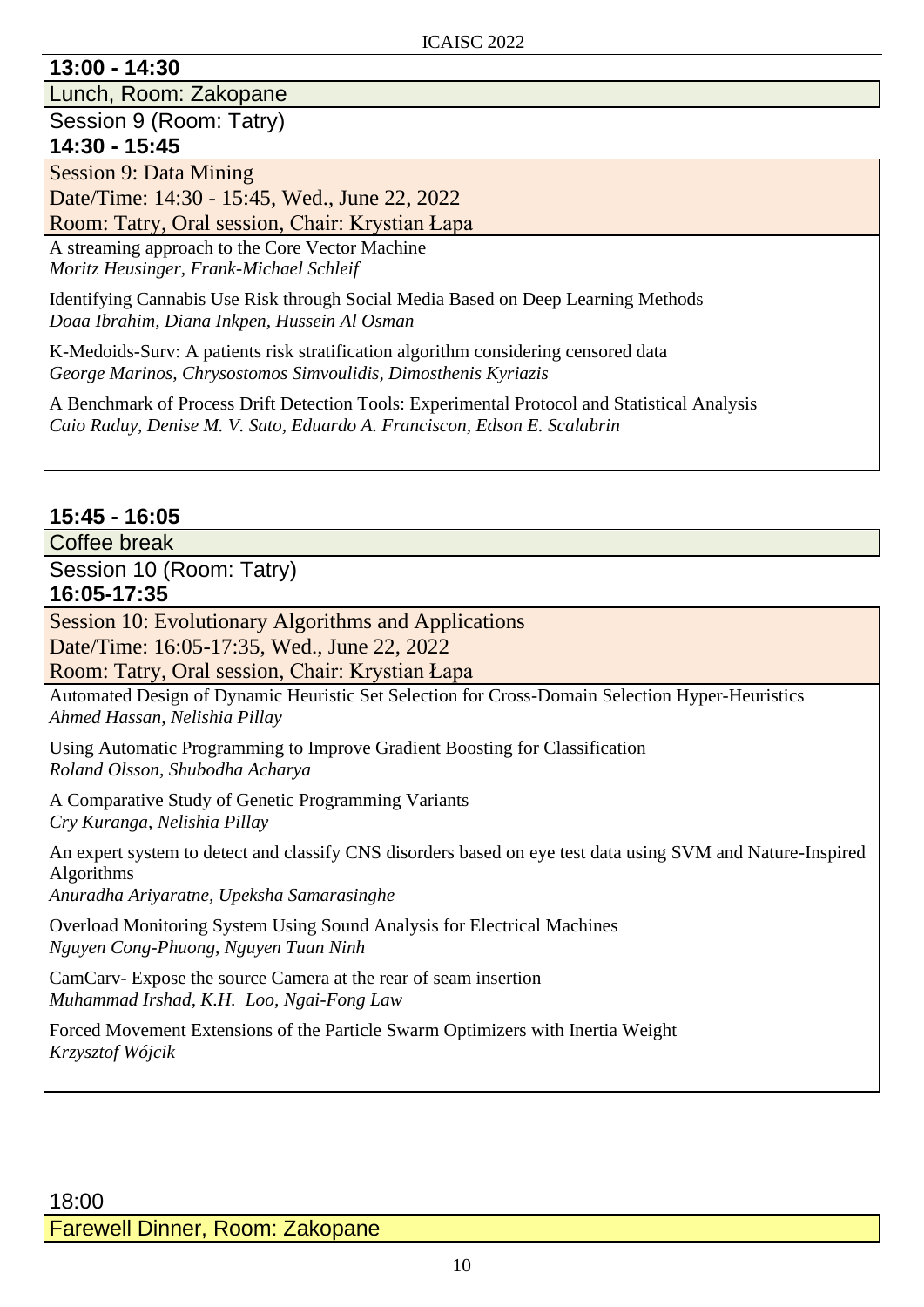*Thursday, June 23*

**07:00-11:00** Breakfast, Room: Zakopane

### *Conference site*

The ICAISC Conference is held in:

Mercure Kasprowy Hotel ul. Szymaszkowa 34-500 Zakopane, POLAND tel(+48) 18 202 40 00

#### **Useful phone numbers:**

taxi in Zakopane: +48 18 196 25, Radio Taxi Giewont +48 18 196 26

Radio Taxi 919: +48 18 20 12 560 INTER Radio Taxi: +48 18 201 42 32 Zakopane tourist information: +48 18 20-122-11 Ambulance: 999, Police: 997 (or 112 from your mobile phone) Mountain Rescue Team TOPR : 985, (+48) 601 100 300 or (+48) 18 206 34 44